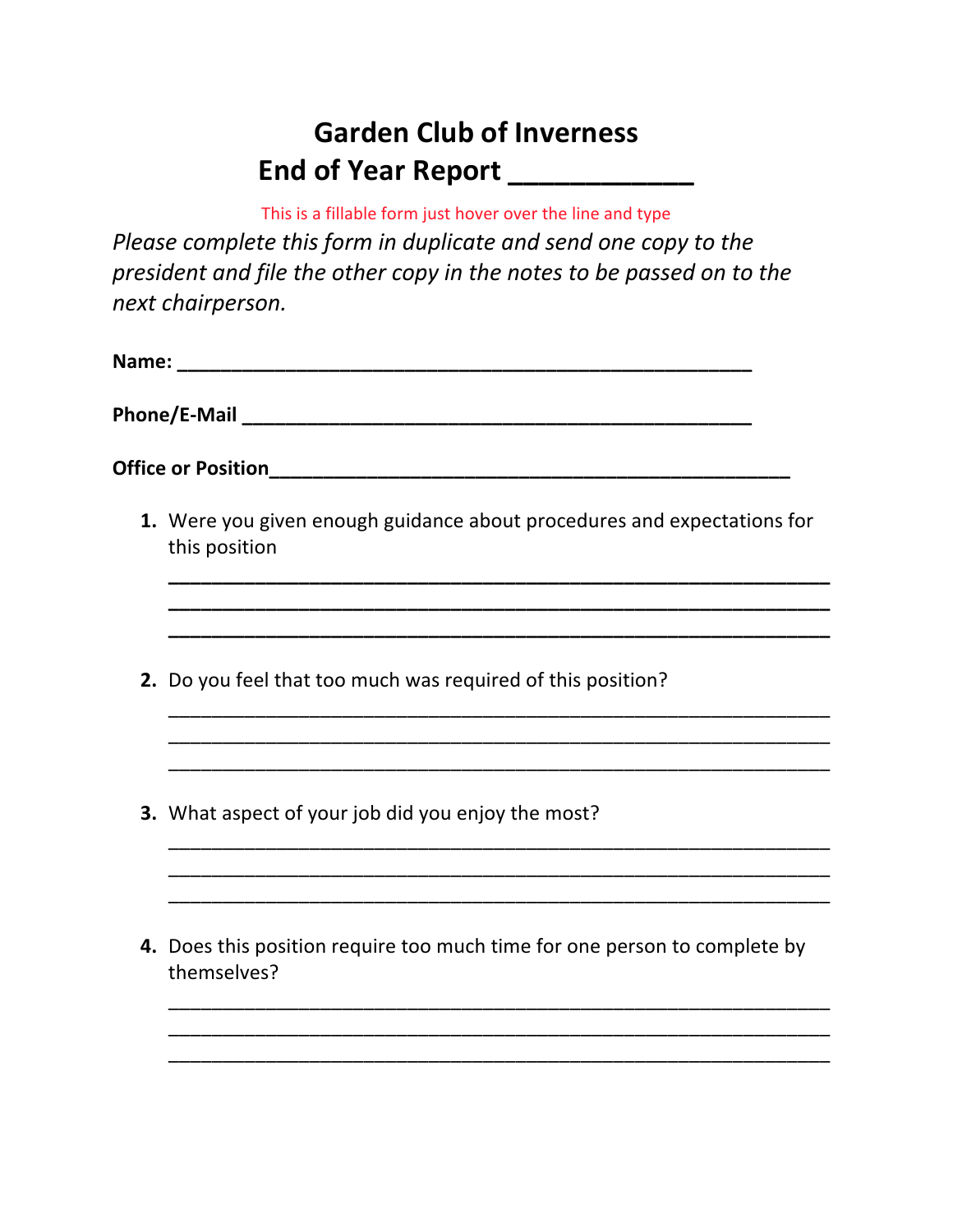- 5. What do you think is the most important information about the position that you can give the next person who does this job?
- 6. Would you consider it helpful to sit down with the person who last held the position to exchange ideas and go over some of the pitfalls to avoid?

- 7. Would you recommend your job to a new member?
- 8. Are there any ways a Board member or the Board as a whole can make your job easier?
- 9. Did you personally, while serving on the Board, recruit anyone to join The **Garden Club?**
- 10. Can you name three new members without looking at the directory?